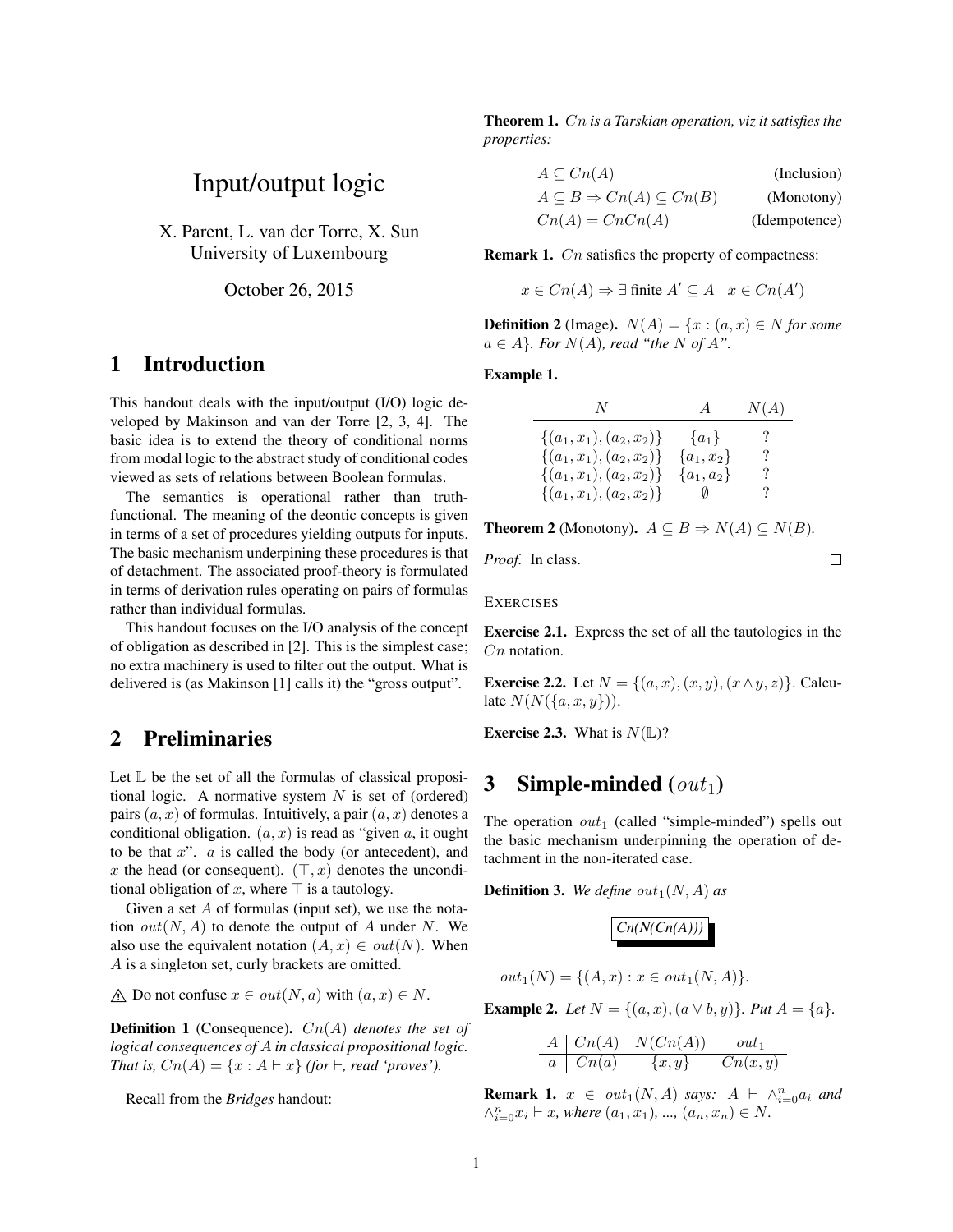**Definition 4.**  $(a, x) \in deriv_1(N)$  (" $(a, x)$  is deriv*able from* N*) whenever* (a, x) *is in the least superset of* N that includes  $(T, T)$  *and is closed under the rules* {*SI,AND,WO*}*.*

SI 
$$
\frac{(a, x) \quad b \vdash a}{(b, x)}
$$
  
WO 
$$
\frac{(a, x) \quad x \vdash y}{(a, y)}
$$
  
AND 
$$
\frac{(a, x) \quad (a, y)}{(a, x \land y)}
$$

*SI and WO abbreviate "strengthening of the input" and "weakening of the output", respectively.*

Given a set A of formulas,  $(A, x) \in deriv_1(N)$  whenever  $(a, x) \in deriv_1(N)$  for some conjunction a of formulas in A.

Put  $deriv_1(N, A) = \{x : (A, x) \in deriv_1(N)\}.$ 

**Example 3.** Let  $N = \{(a \lor b, x)\}\)$ . We have  $(b, x \lor y) \in$ deriv<sub>1</sub>(N). Indeed:

| 1. $(a \vee b, x)$ | Assumption |
|--------------------|------------|
| 2. $(b, x)$        | 1, SI      |
| 3. $(b, x \vee y)$ | 2. WO      |

**Theorem 3.**  $out_1$  *validates* {*SI, AND, WO*} *(for input a).* 

A final e.g. St is vanidated means that<br>whenever  $x \in out_1(N, a)$  and  $b \vdash a$ . That e.g. SI is validated means that  $x \in out_1(N, b)$ 

*Proof.* In class.

**Corollary 1** (Soundness).  $deriv_1(N) \subseteq out_1(N)$ .

**Theorem 4** (Completeness).  $out_1(N) \subseteq deriv_1(N)$ .

*Proof.* In class.

**EXERCISES** 

**Exercise 3.1.** Show that OR fails for  $out_1$ .

**Exercise 3.2.** Let  $N = \{(a, x), (b, y), (a \vee b, z)\}\$ . What is  $out_1(N, {a, b})$ ? Let  $N = {(T, x)}$ . What is  $out_1(N, a)$ ?

Exercise 3.3. Show that AND is valid. Show that CONT ("contraposition") is not valid.

$$
CONT\frac{(a,x)}{(\neg x, \neg a)}
$$

**Exercise 3.4.** For  $N = \{(\top, x), (a, y \wedge z)\}\)$ , do we have  $(a, x \wedge z) \in deriv_1(N)$ ?

#### 4 Basic  $(out_2)$

The operation  $out_2$  (called "basic") injects (OR) into  $out_1$ so that reasoning by cases is supported. Throughout this section,  $V$  is a set of formulas. We say that  $V$  extends  $V'$  if  $V' \subseteq V$ , and that V is a proper extension of V' if  $V' \subset V$ .

Definition 5. V *is maximal consistent if*

$$
V \not\vdash \bot, \text{ and } (1)
$$

$$
y \notin V \Rightarrow V \cup \{y\} \vdash \bot \tag{2}
$$

*Intuitively:* V *is consistent, and no proper extension of* V *is consistent.*

For some notation, MCS and MCE abbreviate "maximal consistent set", and "maximal consistent extension", respectively.

Fact 1. *If* V *is a MSC, then*

$$
Cn(V) = V \tag{3}
$$

$$
either b \in V \text{ or } \neg b \in V \tag{4}
$$

if 
$$
b \lor c \in V
$$
 then:  $b \in V$  or  $c \in V$  (5)

*(3) says that* V *is closed under* Cn*. (4) and (5) are called "*¬*-completeness" and "saturatedness" (or "primeness"), respectively.*

V is called complete if V is a MCS or equal to  $\mathbb{L}$ .

**Definition 6.** We define  $out_2(N, A)$  as

 $\bigcap \{Cn(N(V)) : A \subseteq V, V \text{ complete }\}$ 

*There is always at least one complete* V *extending* A*, namely* L *itself.*

Put 
$$
out_2(N) = \{(A, x) : x \in out_2(N, A)\}.
$$

**Example 4.** *Let*  $N = \{(a, x), (b, x)\}$  *and*  $A = \{a \lor b\}.$ 

$$
V \t N(V) \t Cn(N(V))
$$
  
\n
$$
L \t {x} \t Cn(x)
$$
  
\n
$$
MCE \t of \t {a \vee b} \t {x} \t Cn(x)
$$

$$
\text{L out}_2(N, A) = Cn(x)
$$

**Remark 2.** *Because*  $V = Cn(V)$ *, out<sub>2</sub> may be rephrased thus:*

$$
out_2(N, A) = \bigcap \{out_1(N, V) : A \subseteq V, V \text{ complete}\}\
$$

**Definition 7.**  $(a, x) \in deriv_2(N)$  *whenever*  $(a, x)$  *is in the least superset of* N *that includes*  $(T, T)$  *and is closed under the rules* {*SI, AND, WO, OR*}*, where OR is*

$$
OR \frac{(a, x) \qquad (b, x)}{(a \vee b, x)}
$$

 $\Box$ 

 $\Box$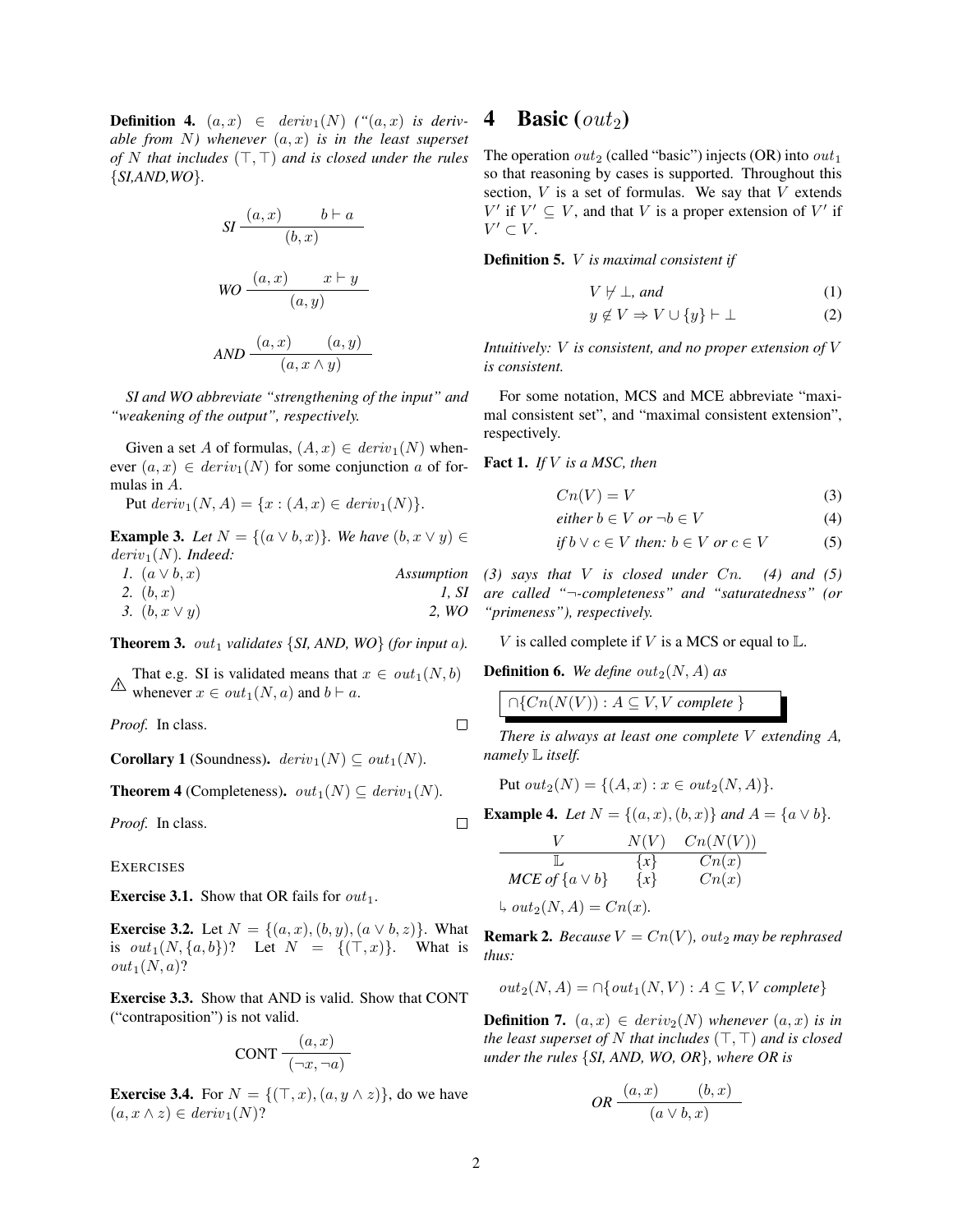Put  $deriv_2(N, A) = \{x : (A, x) \in deriv_2(N, A)\}.$ 

**Theorem 5.**  $out_2$  *validates* {*SI, WO, AND, OR*} *(for input* a*).*

*Proof.* We only show OR. Let  $x \in out_2(N, a)$  and  $x \in$  $out_2(N, b)$ . To show:  $x \in out_2(N, a \vee b)$ .

Let V be a complete set extending  $a \vee b$ . By definition of a complete set, i) either  $a \in V$  or ii)  $b \in V$ . In case i), the assumption  $x \in out_2(N, a)$  allows us to conclude  $x \in$  $Cn(N(V))$ . In case ii), the assumption  $x \in out_2(N, b)$ allows us to conclude  $x \in C_n(N(V))$ . Either way,  $x \in$  $Cn(N(V))$ , which suffices for  $x \in out_2(N, a \vee b)$ .  $\Box$ 

**Corollary 2** (Soundness).  $deriv_2(N) \subseteq out_2(N)$ .

**Theorem 6** (Completeness).  $out_2(N) \subseteq deriv_2(N)$ .

*Proof.* See [2, Obs. 2].

**EXERCISES** 

**Exercise 4.1.** Show  $out_2$  validates the rules of  $deriv_1$ .

**Exercise 4.2.** Let  $N = \{(a, x), (b, y)\}\$ . Show that  $(a \vee$  $b, x \vee y) \in deriv_2(N).$ 

## 5 Reusable  $(out_3)$

The operation  $out_3$  (called "reusable output") generalizes  $out_1$  to the iterated case.

**Definition 8.** We define out<sub>3</sub> $(N, A)$  as

$$
\cap \{Cn(N(B)): A \subseteq B = Cn(B) \supseteq N(B)\}
$$

*There is always at least one such* B*, namely* L*.*

Define  $out_3(N) = \{(A, x) : x \in out_3(N, A)\}.$ 

**Example 5.** Let  $N = \{(a, x), (a \wedge x, y)\}$  and  $A = \{a\}.$ *We have:*

$$
\begin{array}{c|cc}\n & N(B) & C_n(N(B)) \\
\hline\n\text{C}_n(a, x, y) & \{x, y\} & \text{C}_n(x, y)\n\end{array}
$$

$$
\text{L out}_3(N, A) = Cn(x, y).
$$

Below: an inductive characterization of  $out_3$ .

Definition 9 (Bulk increments, [5]). *Define*  $out_3^b(N, A) = \bigcup_{i=0}^{\omega} A_i$  where

$$
A_0 = out_1(N, A)
$$
  

$$
A_{i+1} = Cn(A_i \cup out_1(N, A_i \cup A))
$$

*Intuitively: output is continuously recycled as input, detaching heads of rules, whenever possible.*

All the  $A_i$ 's are linearly ordered under  $\subseteq$ .

Example 6. *In Exa. 5, we have*

$$
A_0 = Cn(x)
$$
  
\n
$$
A_1 = Cn(Cn(x) \cup out_1(N, Cn(x) \cup \{a\}))
$$
  
\n
$$
= Cn(Cn(x) \cup Cn(x, y))
$$
  
\n
$$
= Cn(x, y)
$$
  
\n
$$
A_2 = A_1
$$
  
\n
$$
\vdots
$$

**Theorem 7.**  $out_3$  and  $out_3^b$  are equivalent.

*Proof.* This is [5, Th. 4.3.12 and Th. 4.3.13].

**Definition 10.**  $(a, x) \in deriv_3(N)$  *whenever*  $(a, x)$  *is in the least superset of* N *that includes*  $(\top, \top)$  *and is closed under the rules* {*SI, AND, WO, CT*}*, where CT abbreviates "Cumulative Transitivity". This is the rule*

$$
CT \frac{(a,x) \qquad (a \wedge x,y)}{(a,y)}
$$

Put  $deriv_3(N, A) = \{x : (A, x) \in deriv_3(N, A)\}.$ 

Remark 3. *Plain transitivity is a derived rule.*

$$
CT \frac{(x,y)}{(a,x)} \frac{(x,y)}{(a \land x,y)} \, SI
$$

**Theorem 8.**  $out_3$  *validates* {*SI, AND, WO, CT*} *(for input* a*).*

*Proof.* We only show CT. Let  $x \in out_3(N, a)$  and  $y \in$  $out_3(N, a \wedge x)$ . To show:  $y \in out_3(N, a)$ .

Let  $B \mid a \in B = Cn(B) \supseteq N(B)$ . The assumption  $x \in out_3(N, a)$  yields  $x \in Cn(N(B))$ . But  $N(B) \subseteq$  $B = Cn(B)$ . By monotony for  $Cn$ ,  $Cn(N(B)) \subseteq$  $Cn(B)$ , so that  $x \in Cn(B)$ , hence  $x \in B$ , from which one gets  $a \wedge x \in B$ . The assumption  $y \in out_3(N, a \wedge x)$ now yields  $y \in C_n(N(B))$ , which suffices for  $y \in C_n(N(B))$  $out_3(N, a)$ .  $\Box$ 

**Corollary 3** (Soundness).  $deriv_3(N) \subseteq out_3(N)$ .

**Theorem 9** (Completeness).  $out_3(N) \subseteq deriv_3(N)$ .

*Proof.* See [2, Obs. 6].

 $\Box$ 

 $\Box$ 

**EXERCISES** 

**Exercise 5.1.** Show that  $out_3$  validates SI.

 $\Box$